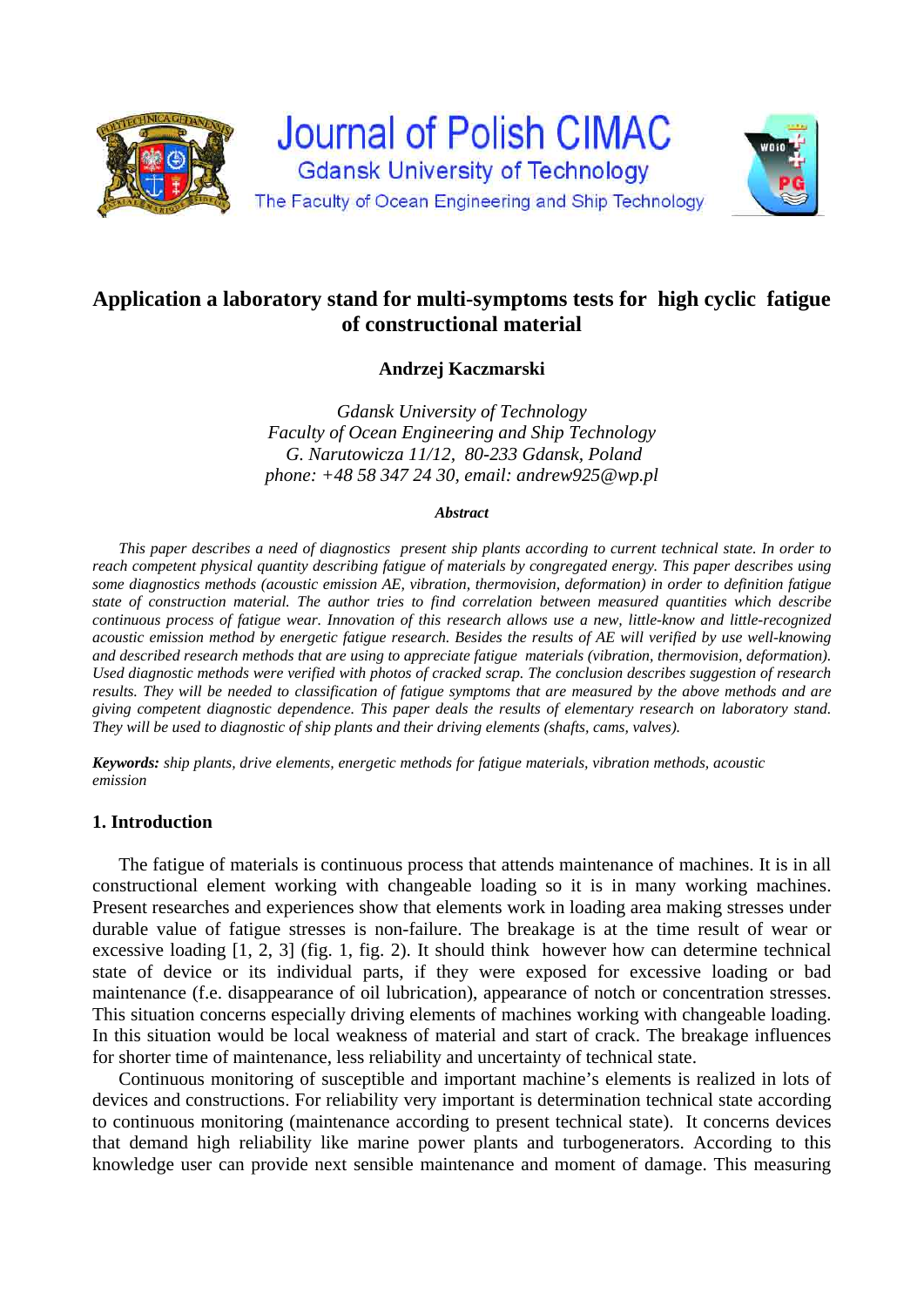technique is helpful to prevent and decrease damage and accidents. This technique and automatic systems can create modern diagnostic systems and limit human's mistakes.

### **2. The purpose of test stand building**

The purpose of test stand building has been determination the degradation of material's property (especially constructional materials used to driving elements of marine power plants). This test stand is used to determination of fatigue strength limit for standard test pieces. In this case we can get Wöhler characteristic of material that is loaded of oscillatory bending moment. The method of making fatigue tests on this test stand is knowing very well and described at national standard PN-76/H-04326. The test stand is now provided with modern measuring apparatus that can describe fatigue state. This test stand is very useful to making basic tests by use apparatus detect fatigue of material at first time loading.

The tests making on this test stand have the purpose that we can describe a fatigue state of material by use present apparatus and methods. The described test stand is introduction to next experiments that are realized as doctorate study. A topic of the doctorate study includes diagnostic of some driving elements of marine power plants that are hazarded oscillatory loading, especially by use Acoustic Emission's parameters as diagnostics symptom.

### **3. The test stand and the using measuring apparatus**

The test stand was built probably in 50'th year XX century by workers and lectors worked on Mechanical Department of Gdansk University of Technology for making fatigue tests. The appearance and construction is similar to any test stands had been described on speciality literature [4]. The test stand was renovated and accommodated for test of fatigue process by use modern apparatus.

For recording quantities describing fatigue state of material's test piece the test stand is provided with following measuring apparatus:

- Acoustic Emission (AE-system AMSY-5 of Vallen),
- vibration (vibration meter SVAN 956 of Svantek),
- temperature (thermovision camera of FLIR),
- $-$  deflection (dial indicator [0,01mm]),
- basic quantity (loading, number of cycles, time, rotational speed).

The sensors were installed with directions for use for measure quantity that describe actual fatigue state. It is especially important a graduation of measuring apparatus because they have to inform about actual material's property. This attention concerns especially Acoustic Emission and thermovision camera

The Acoustic Emission apparatus is provided with right filters that can record (after right process) frequency spectrum of material's cracks. Classification of right signals and random noises is laborious and demands right experience. Application of Acoustic Emission in described tests was possible only with experience that were got in earlier projects. This experience allows right correct Acoustic Emission apparatus and its software [5]. By temperature measurement we should especially attention that the measurement of emitted radiation spectrum informs about right temperature of test piece (the correct emission factor). The tests had show that the warmest point is not in this same side and "drifts". The fig. 1 shows a side where the sensors were installed: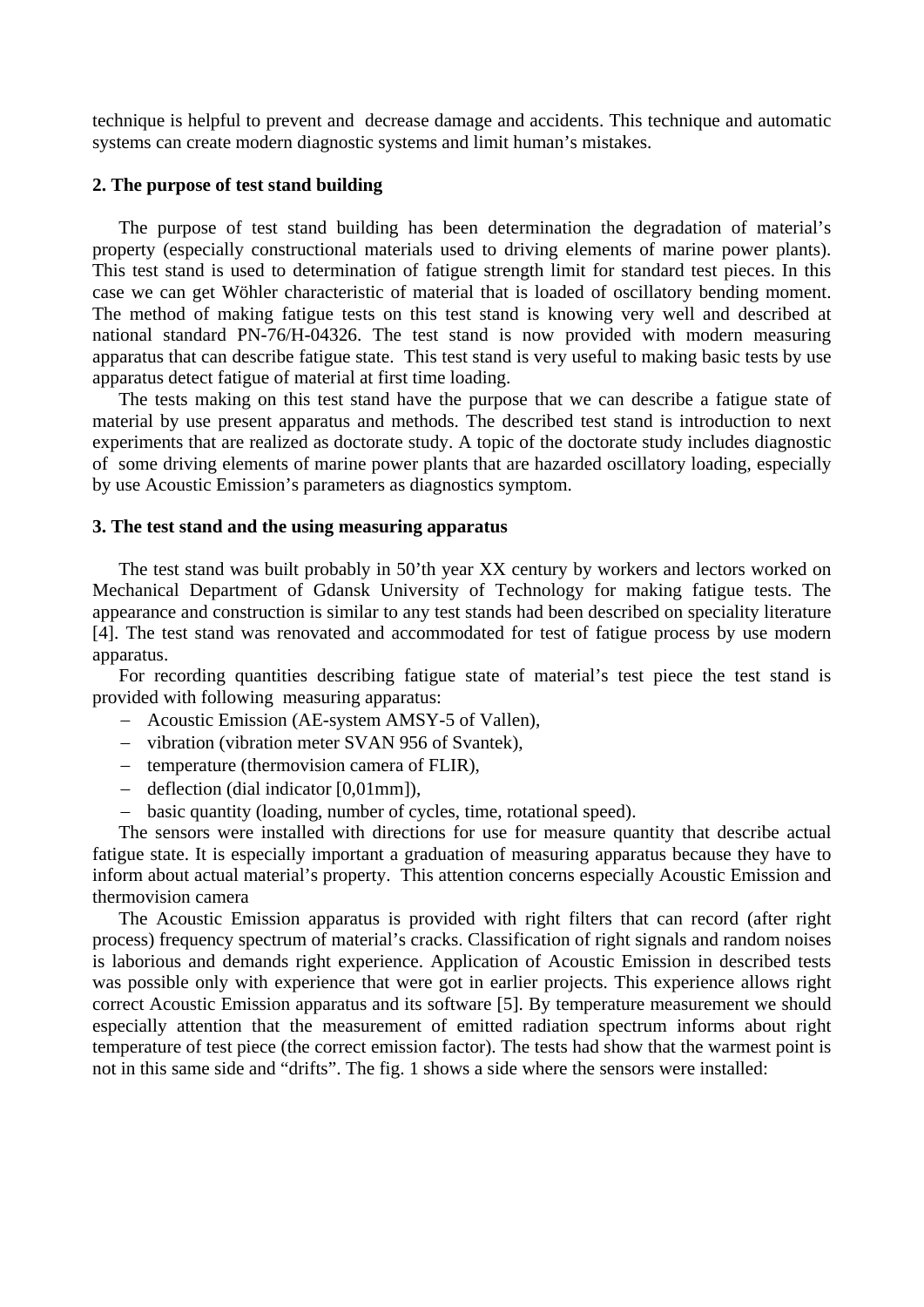

*Fig. 1. Installation of sensors* 

The loading of test piece is caused by weights that are hung under test stand and make constant bending moment by stiff string system – fig. 2:



*Fig. 2. The loading of test piece* 

The oscillatory stresses are caused by rotation of test piece that is loaded bending moment. If we know the properties of material we can count a number of cycles (fatigue life) and vice versa. The properties of material and chemical constitution were identified by tension test in certification laboratory of Gdansk University of Technology. The tension test helped to identify the right material of test pieces. The material of test pieces is unalloyed weldable fine-grained steel S355N. If we know dimensions of the stiff string system (fig. 2) we can count very easy stresses that are in test piece. The final relation is following:

$$
\sigma_b = \frac{M_b}{W_x} \approx \frac{\frac{1}{2}F \cdot l}{0.1d^3} = \frac{\frac{1}{2} \cdot 22kg \cdot 9.81 \frac{m}{s^2} \cdot 100mm}{0.1 \cdot (8mm)^3} = 9.58 \cdot 22 = 211 MPa
$$
\n(1)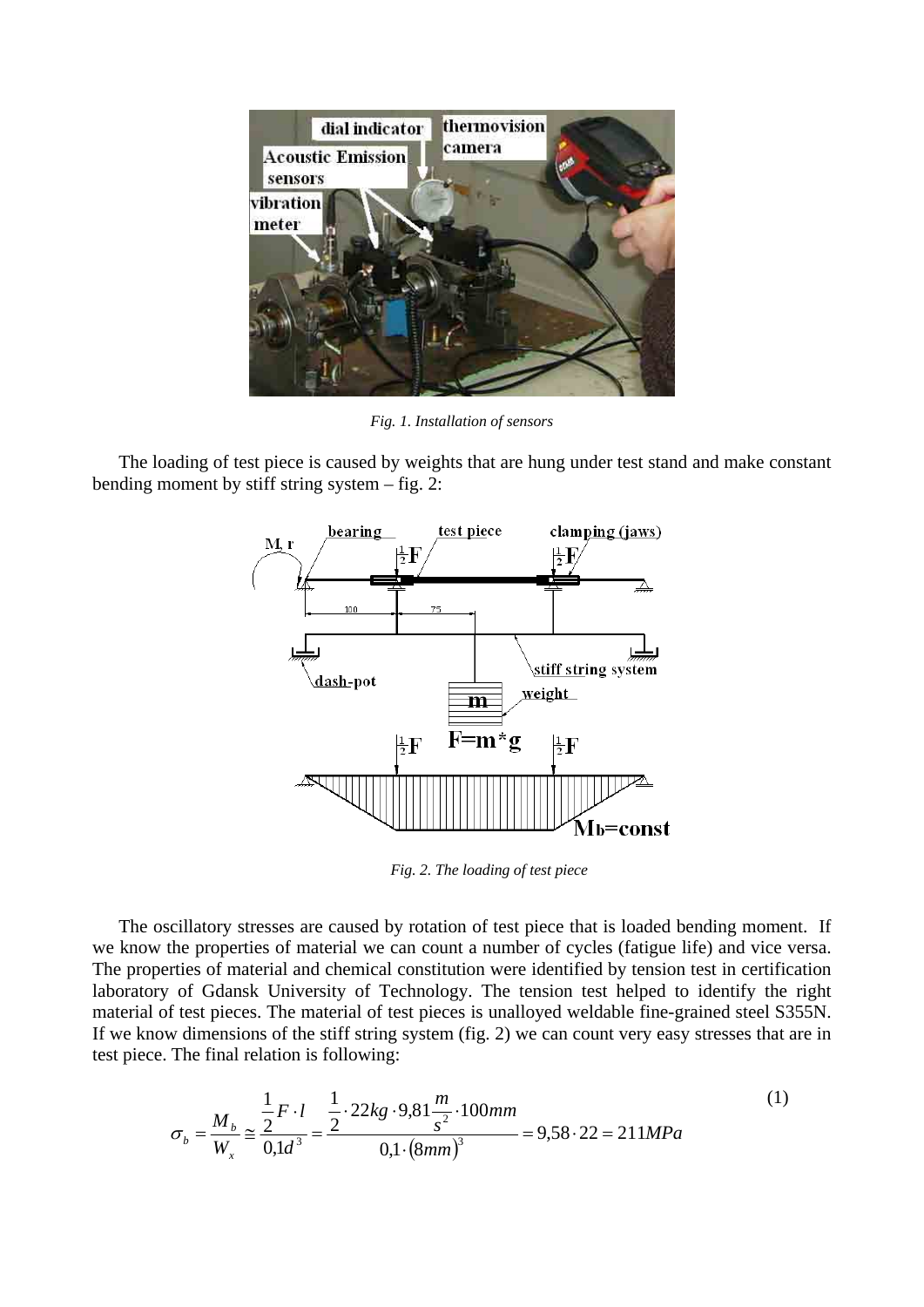The installation of Acoustic Emission sensor and vibration sensor together on one bearing housing causes to get comparable information (fig. 1). The information will analyse in the next experiment. This method allows to locate cracks of test piece. The time of cracks and velocity of wave propagation (steel) allow to count the place of cracks (fig. 5, fig. 6). The two-dimensional analysis (two Acoustic Emission sensors) was made by use special Visual Class program.

The results of tests, experience and literature show high scatter of Wöhler characteristic for oscillatory bending test. A number of cycles for constant loading (fatigue life) differs over 100%. It is necessary to make statistical verification.

#### **4. Tests**

The tests were made according to Wöhler characteristic. The fatigue strength limit was determined according to literature, experience and material's certificate. The next step consisted in start from high loading and reduce it and observe the parameters. The range of loading and measurements was determined after break a few test pieces. The test was made for fifteen test pieces and makes introduction to the next tests and statistical verification.

The measurement of vibration, deflection and temperature were taken reading after particular number of cycles (discrete measurement). The characteristic of measurement for particular test pieces was described on this way (fig. 4). The test was planned in this case, that reading of parameters were made for every test pieces after particular number of cycles. In this way we can get comparable information about analysis of fatigue process. The measurement for parameters of Acoustic Emission (AE) was read continuous off. This way caused get the quantities describe a shape of AE wave (RMS, number of level's overflows).

The analysis of results allows to state that amount of dissipative energy in cyclic loaded driving elements could be a information about fatigue state of material. The range of hysteresis lop (coordinate system stress - strain) describes amount of energy *U* that is necessary to deformation of material at every cycle. Some of energy is wasted for internal friction in microstructure of material [2,8]. In this case losses of energy make increase of temperature. The final relation between the total losses of energy in material *W* and strain's energy *U* is following 2 [8]:

$$
W = U \left(\frac{\sigma_{r_{z}}}{\sigma_a}\right)^{\Theta} \tag{2}
$$

where:

 $\sigma_{\text{rz }z}$  – true stresses by break (by tensile test),

 $\sigma_{a}$  – amplitude of stresses,

Θ – factor describes intensity of increase of energy *W* with energy *U* together with increase of cycle's number *Nf* described relation for plastic materials 3,

 $e_{rz}$  – true strain for  $\sigma_{rz}$ .

$$
\frac{1}{\Theta} = 0.085 + 0.37 e_{r_z}
$$
 (3)

Every loss of energy is described range of hysteresis lop and is propagated as elastic wave in material. A shape and parameters of this wave are measured by AE sensors. The results of test show that for low number of cycles the energy at one cycle is "sufficient high". The signal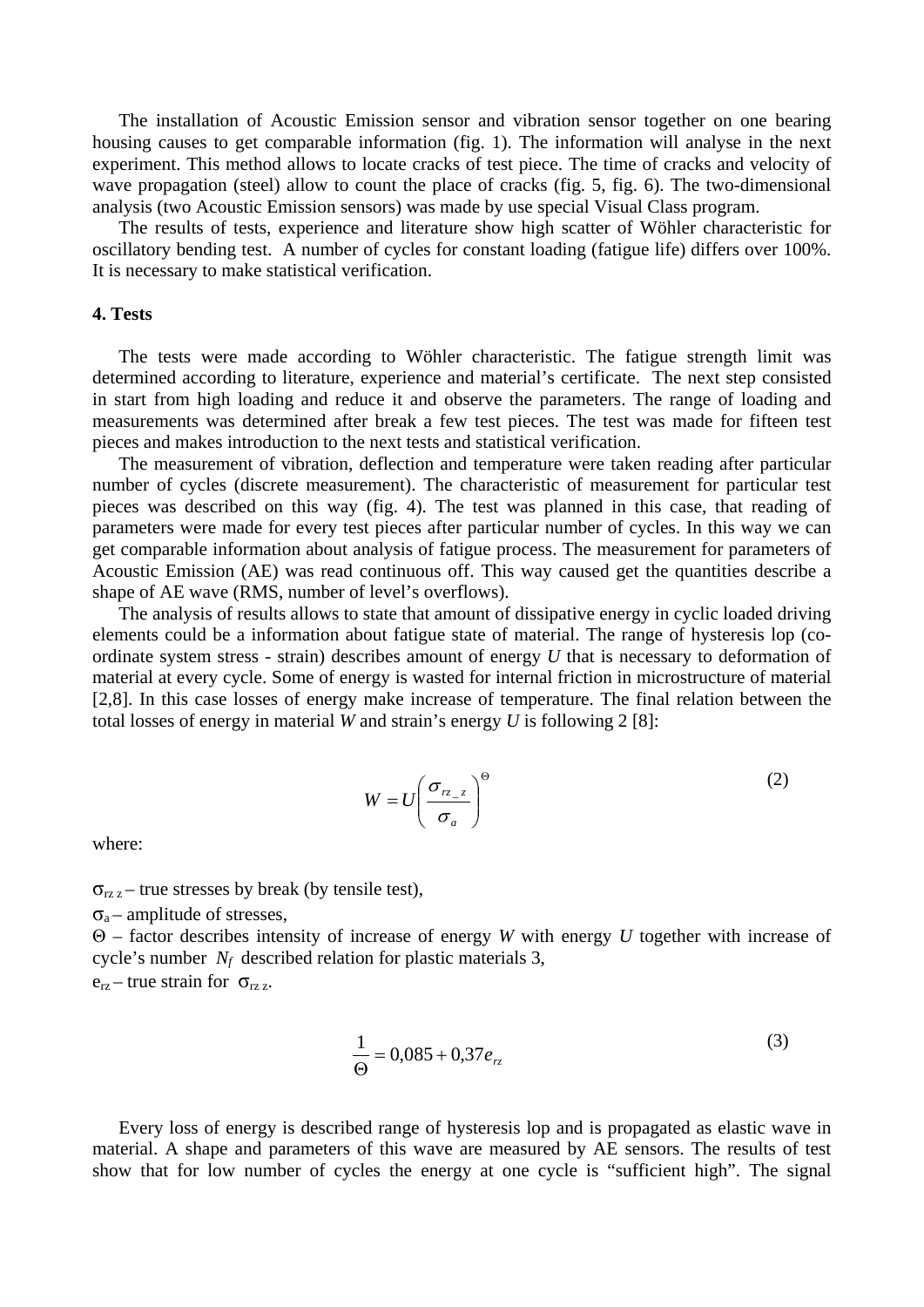generated of this way is measured by AE sensors. The results of test show that for big number of cycles the energy at one cycle is "low" and the crack's energy losses in material could not measure by AE sensors. The temperature and AE are good correlation of parameters that describe losses of energy in cyclic loaded test piece. The fig. 3 shows increase of temperature for one test piece measured by use the thermovision camera for followed cycles. The fig. 4 shows characteristic of temperature and strain cycles-dependet for four test pieces loaded the same weight. The table 1 includes basic data and results of tests.



*Fig. 3. Increase of temperature for followed cycles and moment of crack* 



Number of cycles (x10^3)

*Fig. 4. The temperature T*[<sup>o</sup>C] (red line) and strain Ug[10<sup>-2</sup>mm] (blue line) cycles-dependet k for four test pieces: 10, *11, 12 i 13 (loading 22kg)*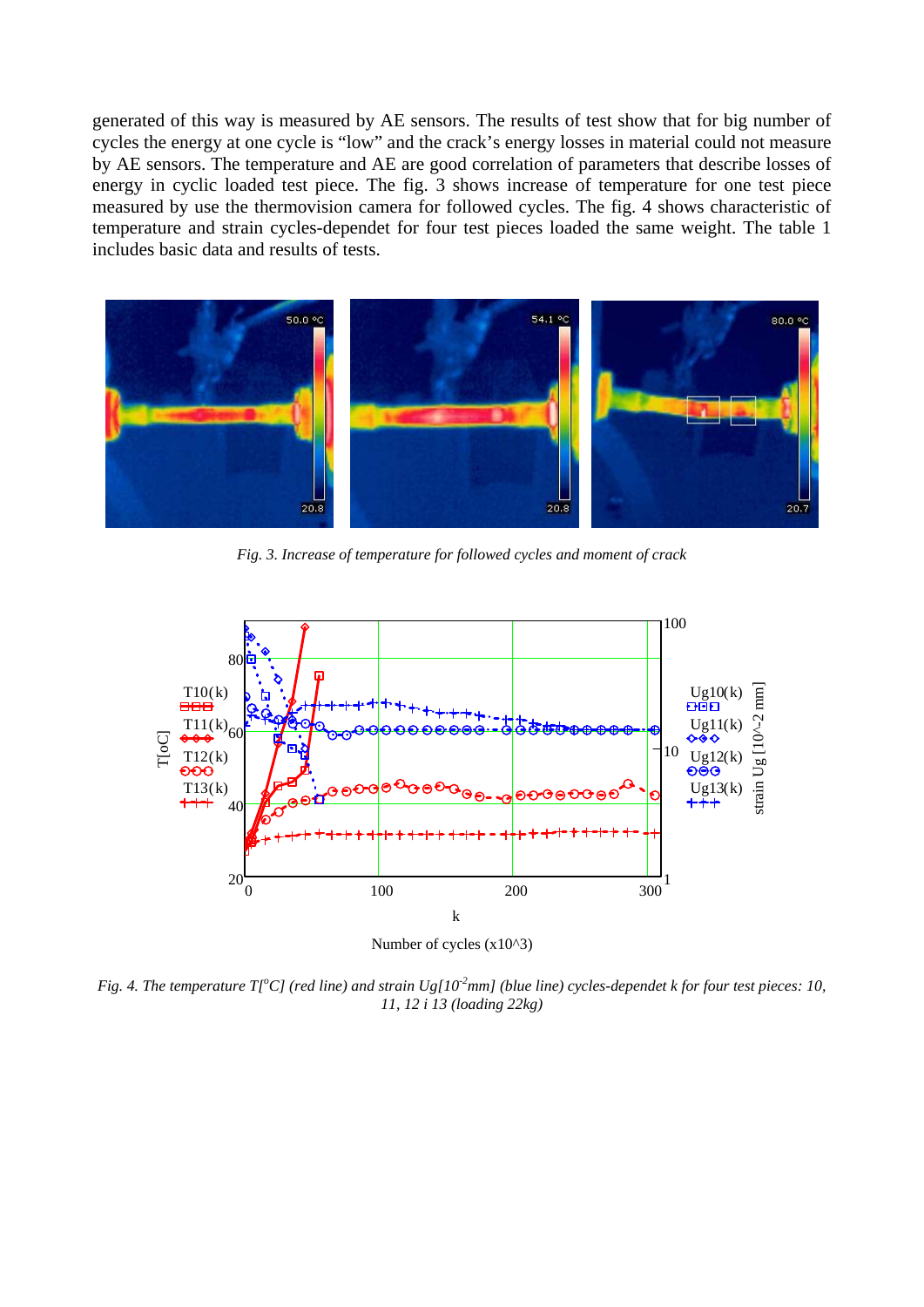|                                                | Test piece        | Test piece                | Test piece        | Test piece        |
|------------------------------------------------|-------------------|---------------------------|-------------------|-------------------|
|                                                | 10                | 11                        | 12                | 13                |
| number of cycles until crack                   | $55x10^3$         | $45x10^3$                 | $509x10^3$        | $1450x10^3$       |
|                                                |                   |                           |                   | didn't crack      |
| max. temperature after $20 \times 10^3$ cycles | 48,1 $^{\circ}$ C | 53,6 $\mathrm{^{\circ}C}$ | 39,0 $^{\circ}$ C | $31.3 \text{ °C}$ |
| strain after $20 \times 10^3$ cycles           | $0,59$ mm         | $0,42$ mm                 | $0.09$ mm         | $0,08$ mm         |
| absolute change of AE amplitude                | 4,4%              | 4,2%                      | 1,5%              | 0.1%              |
| (after moment of strain hardening)             |                   |                           |                   |                   |
| visible crack's location (AE signal)           | <b>YES</b>        | <b>YES</b>                | <b>WEAKLY</b>     | N <sub>O</sub>    |
| amplitude of stresses                          | 211 MPa           | 211 MPa                   | 211 MPa           | 211 MPa           |

*Tab. 1. Basic data and results of tests for four test pieces* 

The results show that thanks to AE method is possible separation of signal that genesis is from fatigue source. High elementary energy which is emitted in one cycle is measured by AE apparatus. Fig. 6 shows signal location described by number of location events and measure by AE sensors. For 10 and 11 test pieces (short fatigue life) we can very clearly see the signals generated in the middle range of test piece between AE sensors (the crack place). For 12 test piece (fig. 5, fig. 6) we can see this same signal generated in middle range but noise from bearings is stronger. In this case we could not detect a material defect and a crack location. The signal of 14 test piece doesn't show fatigue cracks. This analysis is acknowledged by temperature, strain and basic data in table 1.

This results show that loss of energy in cyclic loaded material describe its duration (fatigue life). We can very right measure this process by use Acoustic Emission. A low diagnosticability is for test pieces have long fatigue life (big number of cycles until crack) and low storage of energy in material.



*Fig. 5. The number of location events were measured in range between AE sensors*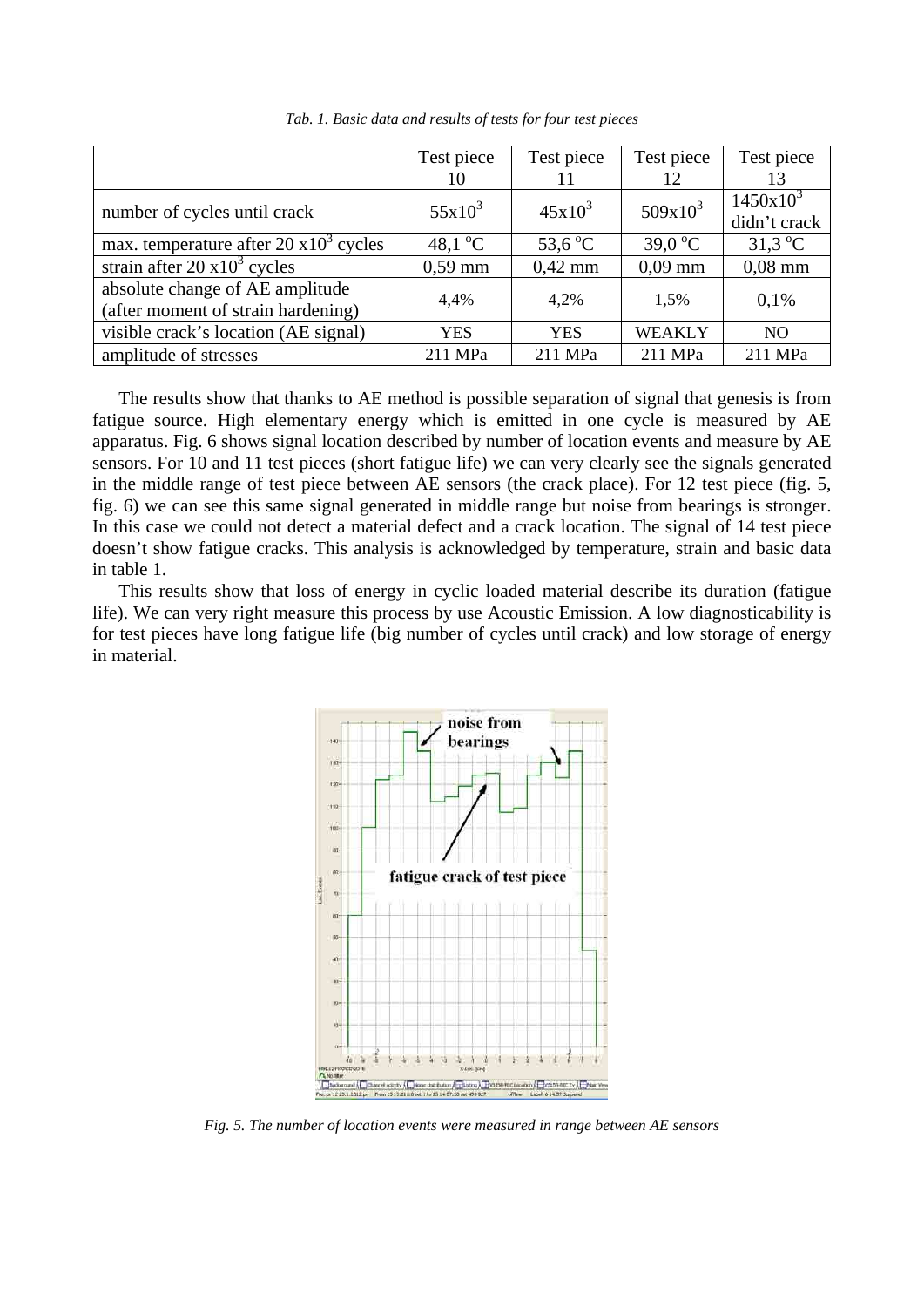

*Fig. 6. The location of crack range (from left: test piece 10, 11, 12, 13)* 

It is a correlation between amplitude of AE signal and fatigue state of material. At the moment of strain hardening (point on characteristic where strain-line is curved) the amplitude of AE is decreasing (tab. 1, fig. 7. fig. 8). The decrease is more clear for test pieces which have a low fatigue life (10 and 11 test piece). The decrease is weakly clear for test pieces which have a high fatigue life and unclear strain hardening (12 test piece). A change of AE amplitude is not visible for uncracked test piece (13 test piece). The moment of crack is described increase of AE amplitude. The general rule for energetic evaluation of multi-symptoms tests of fatigue material is described following: strain hardening – decrease of strain – lower energy – lower AE amplitude – stabilization of temperature.



*Fig. 7. The change of AE amplitude [dB] at moment of the strain hardening – 10. test piece*

*Fig. 8. The change of AE amplitude at moment of the strain hardening cycles-dependet*

The process of fatigue material can be described by frequency spectrum of vibration. A measurement was taken reading after particular number of cycles because a memory of vibration meter was limited (discrete measurement). With following decrease of section of test piece a rigidity of joint is decreasing. This process shows high amplitude in particular frequency spectrum of vibration (analysis FFT fig. 9, fig. 10). Spectrum of high amplitude of frequency is in the range of first harmonic (after noise's filtering - noises from bearings). The next analysis can find range of frequency which is symptom of fatigue material. The frequency: second harmonic (100Hz) and four'th harmonic (200Hz) are symptoms of following fatigue crack of material.

A visible increase of energy signal which is measured by AE sensors is not sufficient measure by vibration sensors. Fig. 9 shows frequency spectrum of vibration before loading. With following degradation of material (fatigue material) the second harmonic (100Hz) and four'th harmonic (200Hz) are more visible – harmonic which are characteristic for fatigue crack of shafts. The measurement for four test pieces loading this same weight (tab. 1) does not show increase of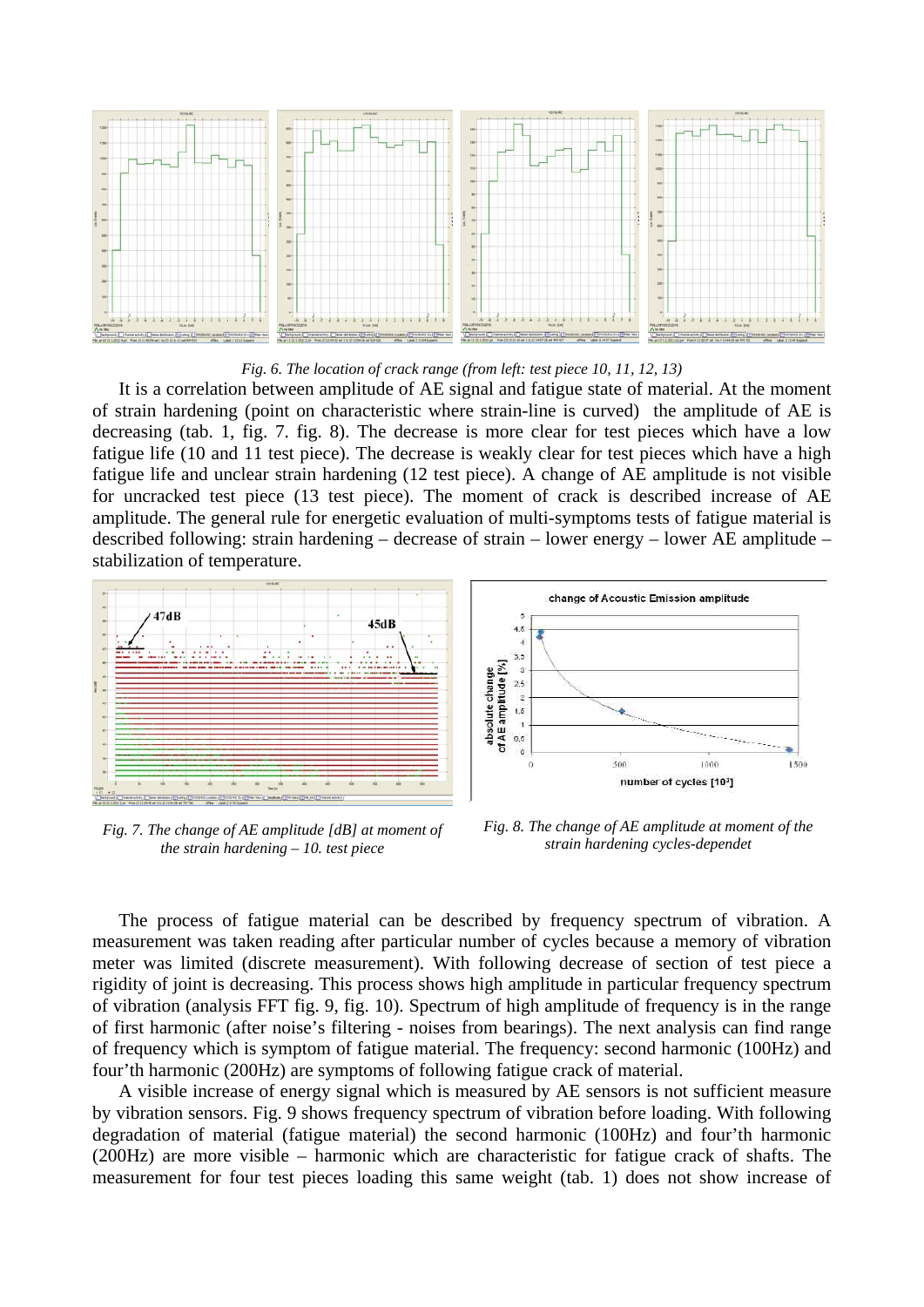amplitude in frequency spectrum of vibration for second harmonic and four'th harmonic (analysis FFT - fig. 10) – however the increase of AE parameters is visible. This measure shows that vibration method is useful for diagnostic of technical state at the final life of devices (10 - 20% life before break-down).The vibration method is useful because by use analysis FFT we can recognize defect (characteristic frequency spectrum of vibration) but we can not describe quantitative (by amount) damage or sufficient describe diagnostic of fatigue state of material.



*Fig. 9. Analysis FFT for test piece before loading (spectrum): velocity (left) and acceleration (right)* 



*Fig. 10. Analysis FFT for test piece during test: velocity (left) and acceleration (right)* 

The used parameters give diagnostics information about progress of fatigue material and its quantitative describing. However for describing structure of material were made metallographic photos of fatigue scrap (fig. 11). They were useful for verification of measured parameters and for more precise describing of fatigue process and for explanation their run. This procedure can help to describe state of material in crack point together with results of measurement. This procedure can help to compare fatigue scrap with run of measured parameters.

The parameters of overnamed apparatus and fatigue scraps show loss of energy in one cycle and describe state of material. Fig. 11 shows 10 and 12 test piece. The fatigue scrap for 12 test piece is characterized small spacing between crack's lines and big ratio between fatigue range and plastic-brittle range. This fatigue scrap shows big number of cycles to break-down and small loss of energy in one cycle. This statement is described by results of AE, strain and temperature. The fatigue scrap for 10 test piece is characterized for low cyclic test. A big loss of energy in one cycle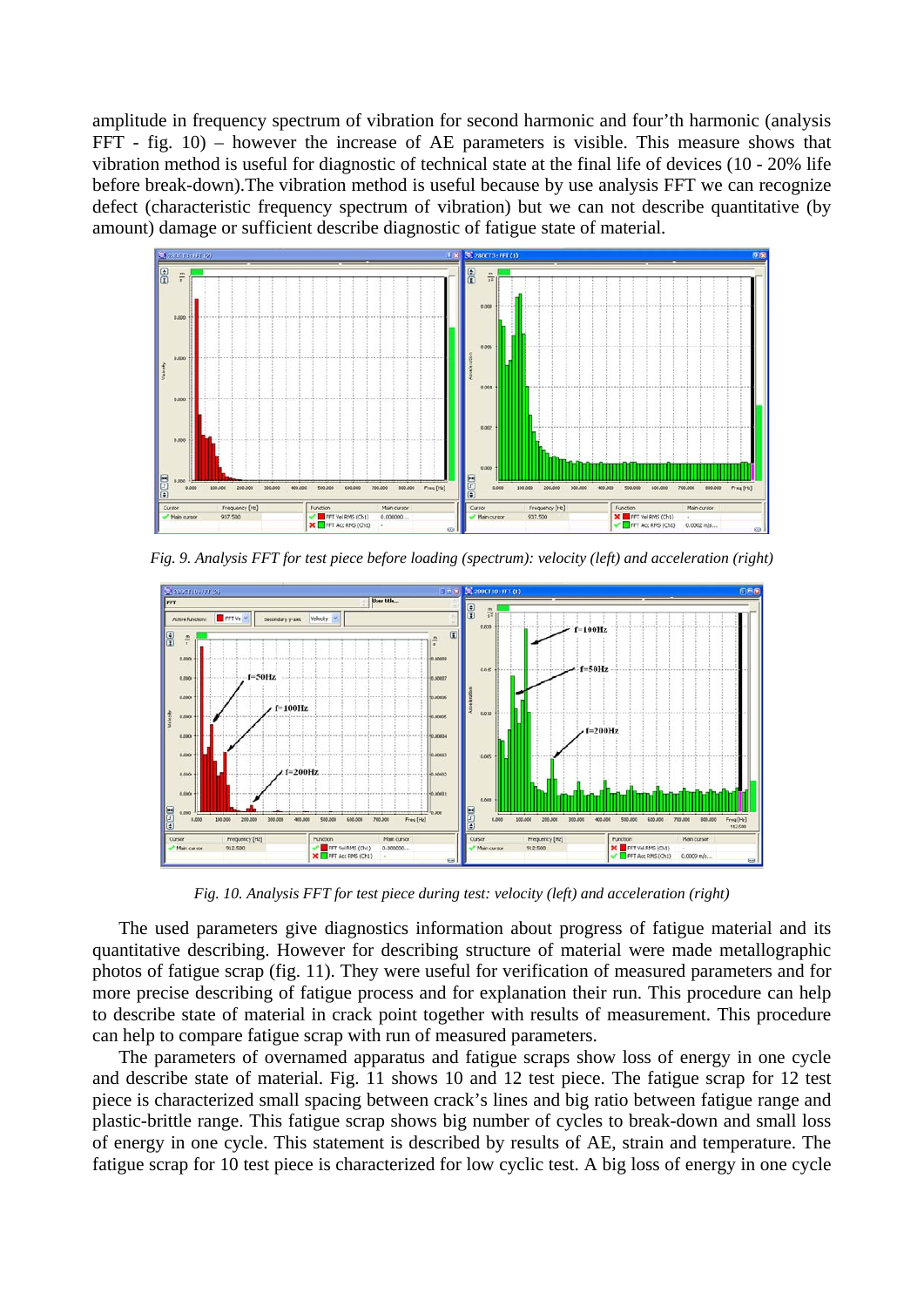is characterized big spacing between crack's lines. This statement is described by results of AE, strain and temperature (very clear location of crack – fig. 6).



*Fig. 11. Metallographic photos of fatigue scrap (left: 10. test piece; right: 12. test piece)* 

The metallographic photos show that diagnostic of technical state for machines by use loss of energy in cyclic loading material is very useful. The used apparatus is very useful for this tests.

A right shape of AE wave and its characteristic frequency (analysis FFT), amplitude and RMS will be helped in next tests to associate in individual groups for common runs of waves. In this process will be made classifiers which could help to separation a individual frequency responsible for useful signal (fatigue material) and noises. The next analysis of results will be made by use special Visual Class program.

## **5. Conclusion**

The results of made tests give interesting conclusions. It is common correlation between measured parameters: Acoustic Emission, vibrations, temperature and deflection. This statement was very probable because process of fatigue material is continuous process and following degradation of structure of material has to give changeable symptoms. Moreover fatigue material is energetic process which is characterized cyclic strain that makes increase of temperature and strain hardening. It should mark that the highest temperature which is measured at test is not always in crack point. This observation could show that material has internal defects or heterogeneous structure. However at the moment of crack the highest temperature was always in crack point. The strain hardening is characterized decrease of strain and this makes less deflection and less moment of inertia (less moment of rotational mass) and increase of rotational speed.

A previous tests give information that we can see relation between AE and vibration parameters [6]. The frequency and amplitude which are results of fatigue material are visible by use AE apparatus more earlier. A fatigue material which is energetic process is characterized for loss of energy in material and change its properties which are recording by use AE apparatus. The Acoustic Emission gives information about damage location and amplitude's value. Thanks to this information we can estimate state of fatigue material as function of loss of energy in material. Thanks to this information we can decide about maintenance and work of drive system in the future. When we compare a vibration method and Acoustic Emission we have to make statement that the vibration method allows to estimate a fatigue material by use a characteristic frequency (frequency spectrum) and not by use change of amplitude (RMS).

A big scatter of number of cycles until crack for test pieces loaded this same weight was caused probably influence of strain hardening of primary material during rolling. All test pieces were cut and made from the one steel plate (this same material S355N). The test pieces were